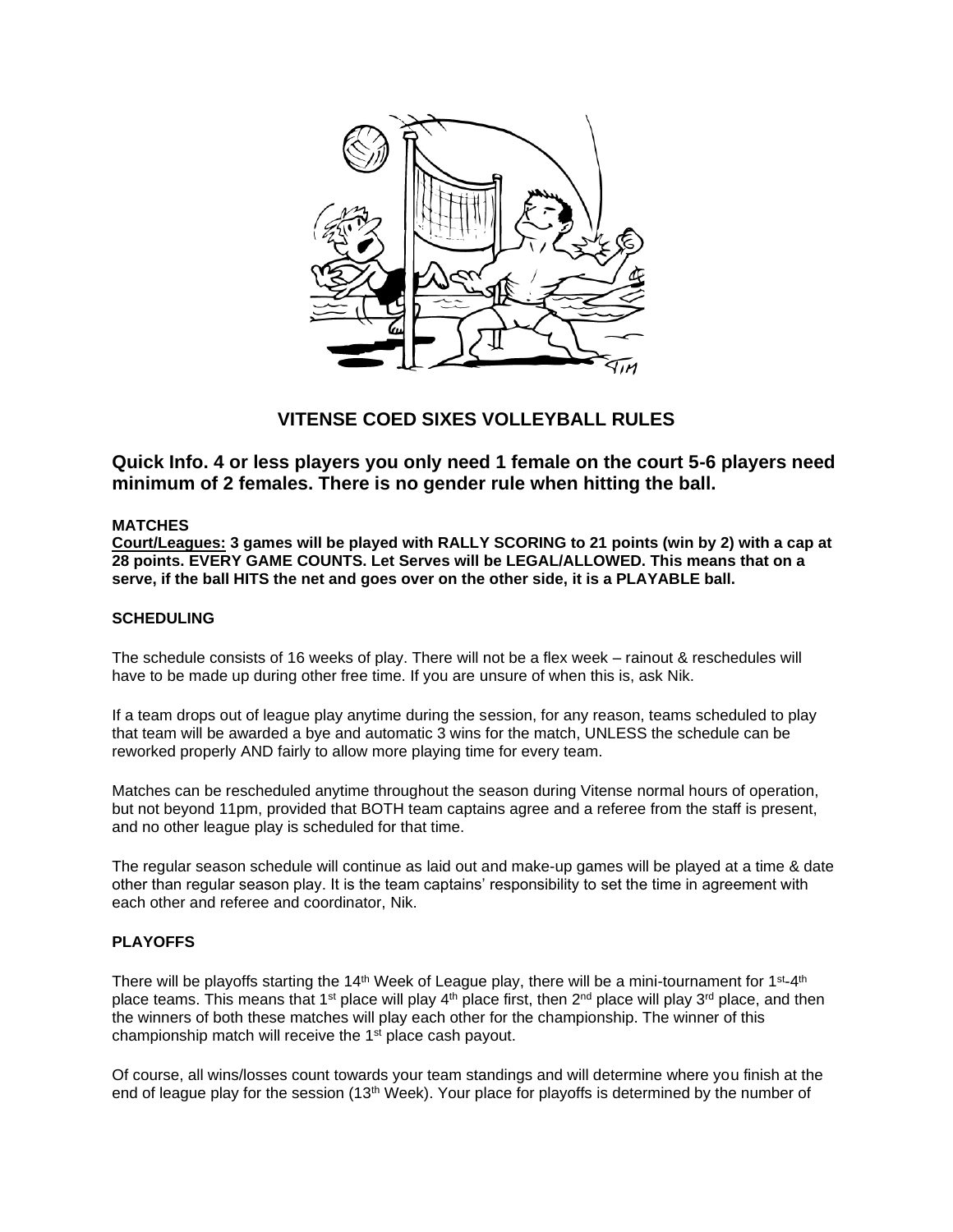wins you have in comparison with the other teams on your court. Any ties will be determined on the head to head match up from that session with the other team you are tied with.

# **FORFEITS**

One game is forfeited after 10 minutes, 2 games after 15 minutes and 3 games (match) after 25 minutes.

You MUST notify the staff at Vitense (608-271-1411) as early as possible, AND the captain of the team you are scheduled to play, if a forfeiture is imminent. If you would like to reschedule these matches, they can be made up ONLY if agreed to by BOTH captains, to be played at another time. It will be responsibility of the teams to set time & date of rematch, and *should* be witnessed by a staff referee.

If you have NOT contacted the opposing team captain and you do NOT show up, it will be considered a forfeit! NO EXCEPTIONS!

## **TIME**

Games start at times posted for each night. Please note that start times *may* vary on different weeknights due to the number of teams that play that particular night of the week.

#### **TIME OUTS**

Each team is allowed ONE time out per GAME but each time out is counted against match time.

#### **TEAM MAKEUP**

Teams must consist of at least two players, one female and one male. A team MAY play ONE more male than female during regular season play. However, in playoffs, you MUST ask permission of the other team (they do have the ability to say NO). The female rule DOES NOT APPLY.

## **Every regular team player & substitute must sign a player release liability. This also acts as your team roster. Any opposing team can question your roster at ANY time!**

#### **SUBSTITUTION**

Rotation occurs when a team wins the serve. Rotation is to the middle back position.

#### **UNSPORTSMANLIKE/DISORDERLY CONDUCT**

Unsportsmanlike/Disorderly conduct will NOT be tolerated at ANY time! It will be left to the discretion of the ref on how to discipline this type of behavior. Some examples of disciplinary action are: Warnings will be given first. Continuation of this type of behavior could result in loss of points, game and even the match.

If this behavior continues to get worse and doesn't subside throughout the session, a team could be kicked out of the league, and NO refunds would be offered!

# **MISCELLANEOUS MATCH RULES & INFORMATION**

- All lines are in and net boundaries are pole-to-pole.
- Ball serves may be made from any location behind the back line.
- The serving team MUST wait for the referee's whistle prior to the serve. One warning will be given PER SESSION and any subsequent violations will result in loss of serve. It is the captains' responsibility to make sure his substitute players know this rule.